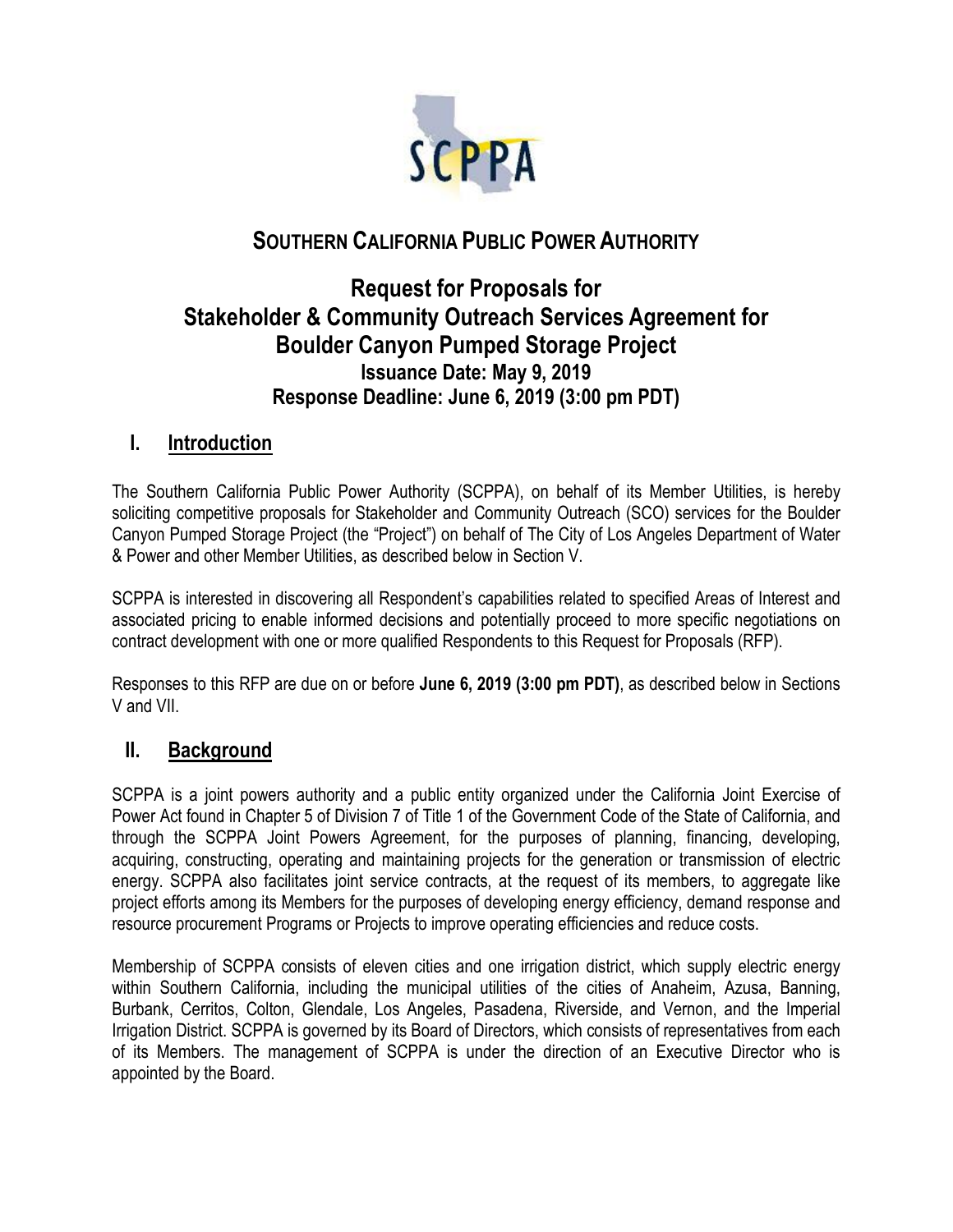Any service contract subsequently entered into by SCPPA pursuant to this RFP would be utilized directly by the interested Members to serve their respective utility customers' needs. The service and work products would be ordered and approved directly by SCPPA and/or the applicable Members and the billing would be administered through SCPPA.

## **III. Project Background**

The Los Angeles Department of Water and Power (LADWP) is studying the feasibility of transforming one of the last century's major public works projects—Hoover Dam—into a giant energy storage system to manage future solar and wind energy in this century.

Though California leads the nation in efforts to de-carbonize the electrical grid, other Western states have renewable standards as well. Arizona and Nevada, both states that receive power from Hoover Dam, have existing renewable portfolio standards (RPS) and have initiatives on the ballot in November that will increase their targets to 50 percent of electricity from renewable resources by 2030. Under newly signed legislation (SB 100) California's RPS targets have been raised to 50 percent by 2026, 60 percent by 2030, and 100 percent zero-carbon energy by 2045.

Utilities are seeking to expand battery energy storage to improve the reliability of solar and wind energy. This is a regional challenge that requires a regional solution. Modeling the success of the Castaic plant, LADWP is proposing the Boulder Canyon project as a cost-effective way to store and shift renewable energy to maintain reliability and mitigate curtailment. LADWP will use excess renewable energy to pump water from a location downstream from Hoover Dam to up to Lake Mead at a higher elevation. This will harness vast amounts of renewable energy to be "stored" in Lake Mead in the form of water for hydroelectric power. This stored energy would then be released based on operational needs—such as during periods of high demand, cloudy days or at night—and will flow downhill, to the Lake Mohave area. Initial studies have shown the project could provide 500 MW to 2,000 MW of storage capacity.

The main goals and objectives of the project include:

- Cost effectively store and manage wind and solar to mitigate over-generation.
- Offset need for fossil fuel power to meet high demand, reduce greenhouse gas emissions.
- Leverage existing Hoover generating facilities at higher capacity; the plant currently operates at only 20 percent of its capacity due to low water levels.
- No negative impacts on water levels, prevailing water rights, energy generation agreements.

The project is in the conceptual planning stage. LADWP has conducted initial studies and is in the process of pursuing feasibility, financial and engineering studies. For the past year, LADWP has also engaged in exploratory discussions with stakeholders of Hoover Dam to receive input as well as to discuss anticipated water usage and water rights, political, technical, financial, engineering, operational, environmental, and legal challenges. LADWP expects to conduct outreach and engage local and regional stakeholders, including local jurisdictions, such as Boulder City, Nevada as well as tribal nations.

# **IV. Request for Proposal (RFP) Objective**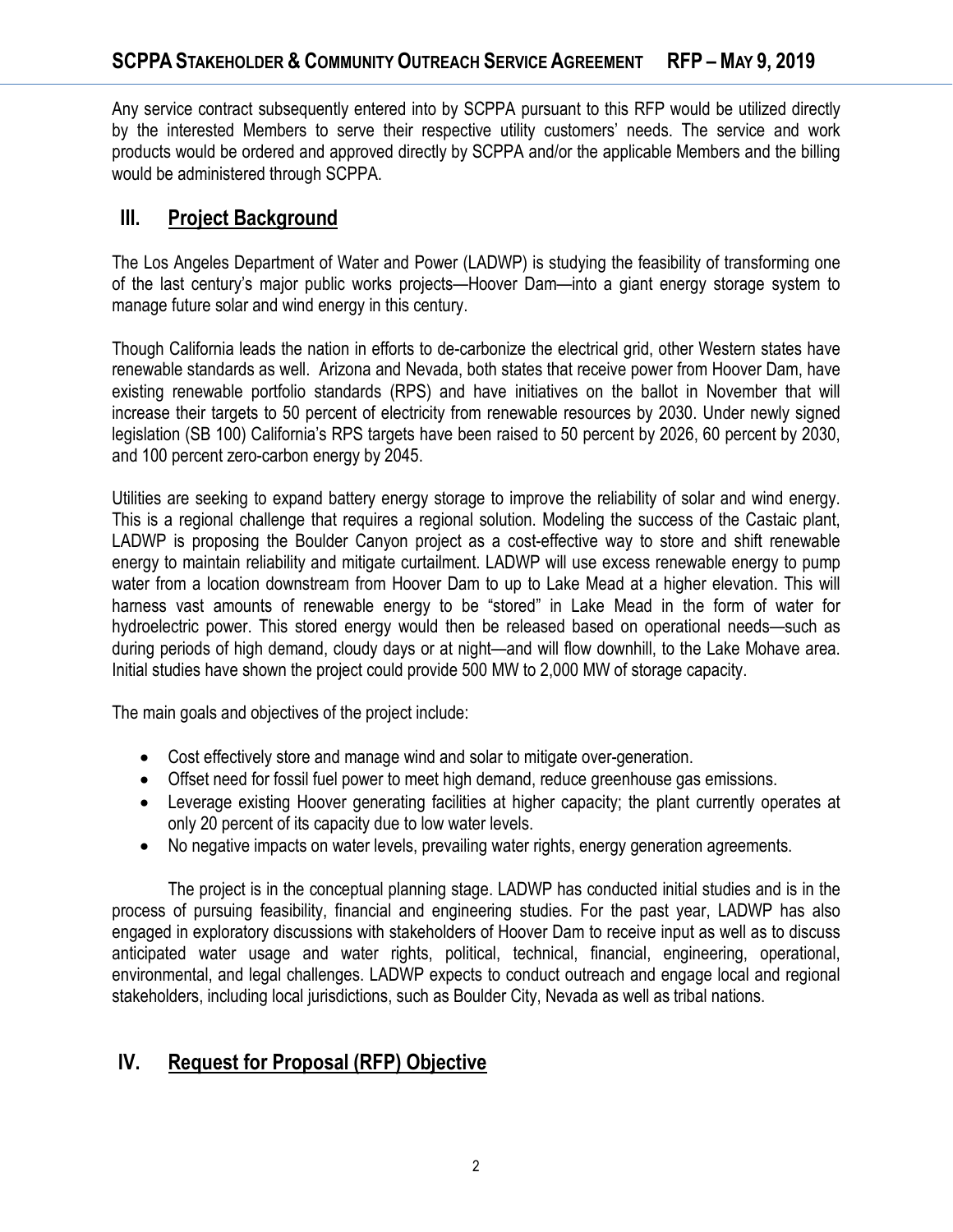The purpose of this RFP is to provide community outreach and communications support for the technical elements of this project with the objective of raising awareness of the project, clarifying objectives, maintaining open lines of communication and building support and awareness among the local community and stakeholders in and around the project site. Materials developed may also be used in the Los Angeles area.

# **V. Scope of Work**

Due to the remote location of Hoover Dam and its surrounding communities and stakeholders, LADWP is seeking professional services from a technically qualified and experienced communications or public engagement firm (Consultant) to assist in conducting outreach, facilitation, and participatory process design for the BCPS, a complex and high profile utility project. The Consultant shall have experience with power generation projects, especially with Hydroelectric Generation Pump Storage Plants. The Consultant shall be knowledgeable of LADWP's power strategic planning efforts and existing outreach activities, including the 100% Renewable Study and Strategic Long –Term Resource Plan. The Consultant shall be knowledgeable of the Lower Colorado River Multi-Species Conservation Program, National Historic Preservation Act, and the Lower Colorado River Operation due to the geographic region. The Consultant shall have extensive experience with public outreach, organizing community events, and public speaking engagements. The Consultant shall support communication and outreach coordination with, but not limited to, the Bureau of Reclamations, Western Area Power Administration, Hoover Electric Service Contractors (see attachment), water rights stakeholders, Native American Tribes, and communities within the region. The Consultant's support shall include stakeholder communications and outreach coordination and planning; stakeholder identification, assessment and engagement; assisting with the development of an appropriate outreach strategy given various key stakeholder audiences and assistance in its execution; as well as collateral development and production of a technical nature. This work will be done in coordination with LADWP's Communications, Media and Community Affairs (CMCA) Division and Power Planning Development and Engineering Division (PPDED), with CMCA serving as the lead for project communications and outreach and work assigned and directed through the RFP issued by PPDED's BCPS RFP Manager. The Contract term is 3 years with the option to extend, with RFP manager's approval. The Project Scoping Document shall include, but is not limited to, the following:

### **Sub Task 1: Project Team Coordination and Planning**

- Schedule & participate in routine team calls (weekly) along with more frequent calls to coordinate.
- Internal planning meetings (in-person or by phone), includes agenda development support, materials coordination, strategic planning sessions.
- Stakeholder database development and management, as well as issue and inquiry tracking.
- Internal coordinated messaging and tracking: Key messages & FAQ (updated throughout)
- Participate in project team meetings as deemed by the BCPS group to gain expertise and familiarity with the Boulder Pump Storage Project. These meetings include those under future task orders for Financial Analysis, Preliminary Engineering, Legal, and Environmental. These meetings are anticipated to occur once or twice a month.

### **Sub Task 2: Stakeholder Assessment**

- Assist in identifying stakeholders, including elected officials and local and state agencies, and methods to effectively inform and engage them during various project phases. Assist in interviewing/surveying stakeholders to hear perspectives on key issues/interests/concerns
- Assist in building relationships and communication channels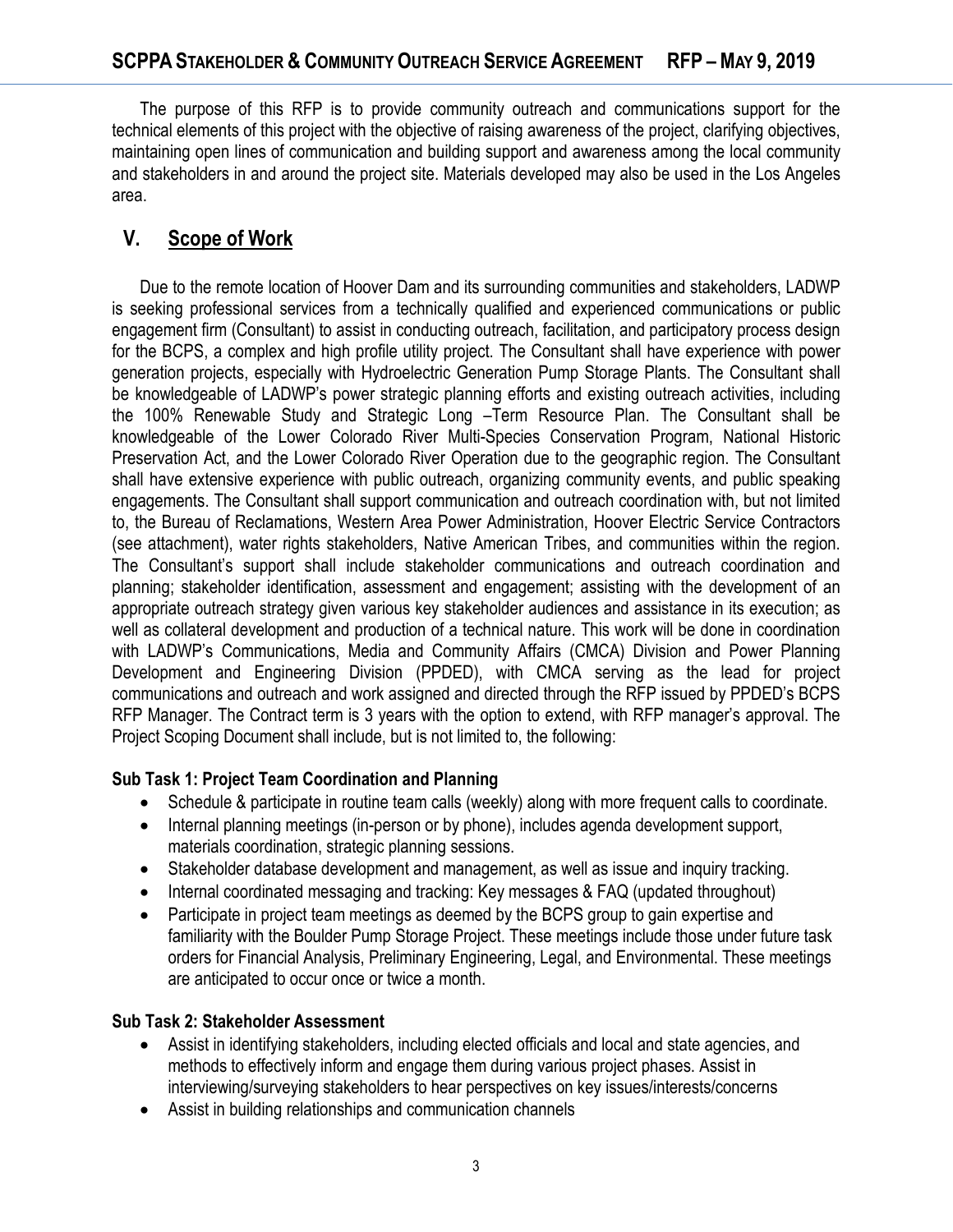#### **Sub Task 3: Communications and Engagement Plan**

- Develop a Communications and Engagement Plan with a timeline, objectives, and activities roadmap for multi-year public engagement to build support for the project among stakeholders.
- Periodically update the communications plan based on project evolution. Engagement linked to project milestones (planning, environmental review, and permitting/licensing).
- Identify and plan outreach needs for local project area (Hoover/Colorado River), and LA area as well as other key players in the southwest region.
- Identify, schedule and plan outreach and engagement activities such as one-on-one meetings, small group meetings, briefings, public meetings, speaking engagements, community events, webinars, Board presentations, Council meetings, as well as consideration of an Advisory Group to review/advise in the planning process in regards to BCPS Facility.
- Provide communications support for the engagement process, consistent with established LADWP branding and broader LADWP messaging platforms: including but not limited to web presence, fact sheets, social media messaging, and other project identification for BCPS Facility.
- Utilize an Email distribution system to provide periodic updates to stakeholders (tools that can assure periodic email updates to large databases).

#### **Sub Task 4: Outreach and Engagement Documentation**

• Provide periodic comprehensive summaries and meeting minutes for outreach and engagement activities such as one-on-one meetings, small group meetings, briefings, public meetings, speaking engagements, community events, webinars, Board presentations, and Council meetings.

Companies whose principal business is communications, media, and community affairs may wish to consider partnering with an engineering firm for task order technical support and resource augmentation. If partnering with an engineering firm, the following suggested engineering firm is provided as a convenience:

#### **Stantec Consulting Services Inc.** Bill Shelley (207) 887-3408 bill.shelley@stantec.com

# **Timeline / Schedule\***

| <b>SCPPA RFP for Stakeholder and Community Outreach Service Agreement Selection Process</b> |                |
|---------------------------------------------------------------------------------------------|----------------|
| <b>Schedule of Requirements</b>                                                             | Target Date(s) |
| <b>Issue RFP</b>                                                                            | May 9, 2019    |
| <b>Bidders Conference</b>                                                                   | May 21, 2019   |
| Q&A Deadline                                                                                | May 23, 2019   |
| Issue Responses to Q&A                                                                      | May 31, 2019   |
| <b>RFP Submittals Due</b>                                                                   | June 6, 2019   |
| Selection of Respondent(s)                                                                  | June 20, 2019  |
| <b>SCPPA Board Award</b>                                                                    | July 18, 2019  |

**\***Timeline/Schedule is subject to change.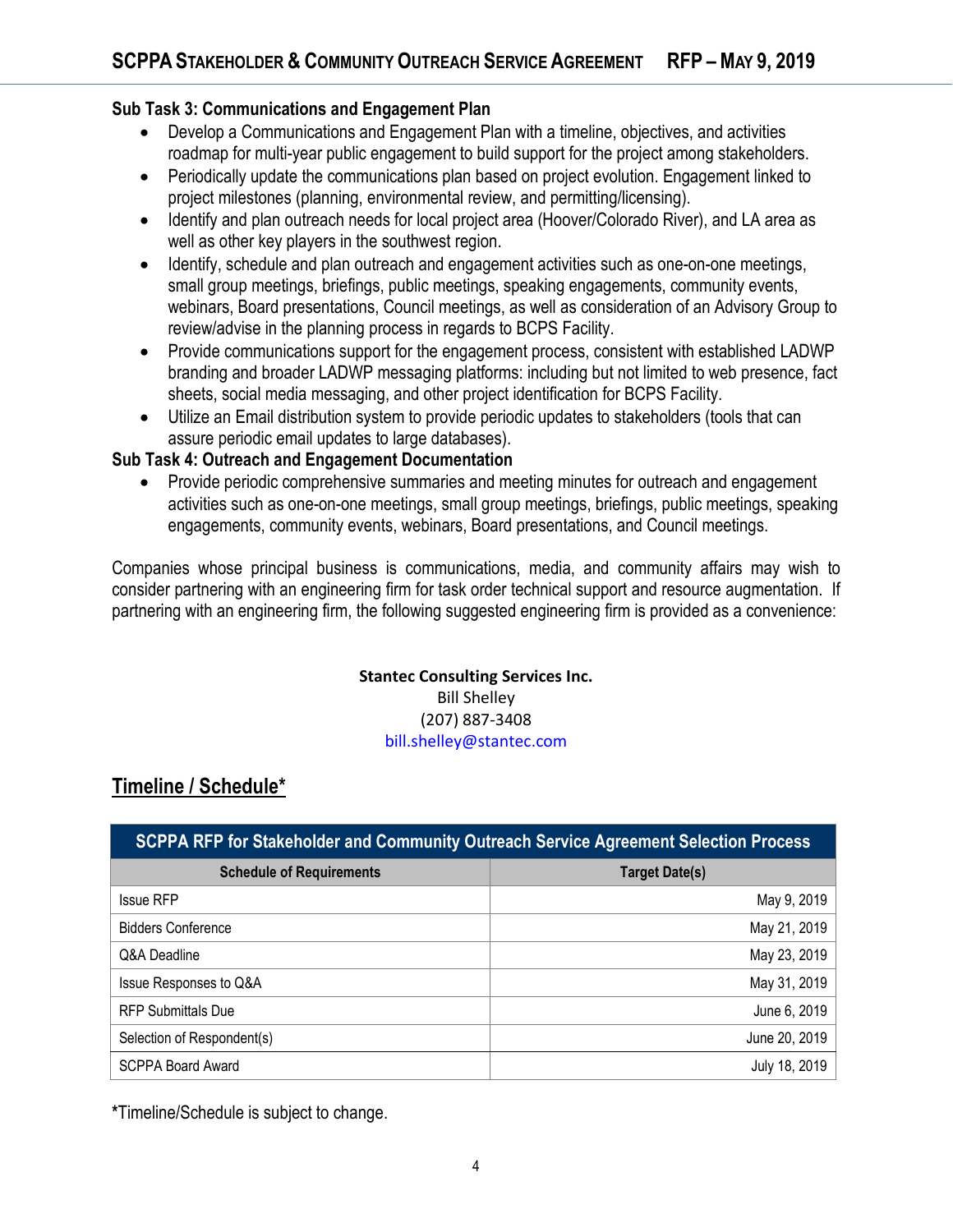## **VI. Proposal Submission Required Elements**

#### **1. Transmittal Letter Content:**

- a. A brief statement of the Respondent's understanding of the work to be done and commitment to perform the work as scheduled, including:
	- i) statement of work specifications; and
	- ii) reference to any proposed contractual terms and conditions required by the Respondent; and
	- iii) a summary of exceptions taken to the RFP requirements; and
	- iv) any and all expectations from SCPPA including, but not limited to: requirements definitions, strategy refinement, and staffing requirements to support the proposed project or program implementation.
- b. An officer authorized to bind must sign the proposal on behalf of the Respondent and must include the following declarations on the transmittal letter:

"This proposal is genuine, and not sham or collusive, nor made in the interest or in behalf of any person not herein named; the Respondent has not directly or indirectly induced or solicited any other Respondent to put in a sham bid, or any other person, firm or corporation to refrain from submitting a proposal; and the Respondent has not in any manner sought by collusion to secure for themselves an advantage over any other Respondent."

- **2. Respondent Information**: Provide legal name of Company or Individual, physical street address, the name(s) and title(s) of the individual(s) authorized to represent the Respondent, including telephone number(s) and email address(es).
- **3. Proposal:** Proposals must include a description of the proposed project or program, how it meets (or does not meet) each of the objectives of this RFP, and a detailed description addressing all of the Areas of Interest. Respondents may also include additional services, products, tasks, task elements and/or functions that may not be part of or included in the RFP, but are deemed by the Respondent to be pertinent and potentially valuable to SCPPA or its Members. SCPPA will have full discretionary authority to consider, accept and/or reject without cause such supplemental information that is not directly requested, included in or made part of the RFP.
- **4. Fees:** Pricing in all Proposals should be made based on good faith estimates of the requirements defined in this RFP. Please include all necessary details of specific examples or estimates of the fees, labor rates and service charges. Describe how the fees, rates or charges will be determined. Respondents shall also be prepared to provide a breakdown of the applicable overheads and fringe benefit costs that are part of any labor rates and other direct costs associated with the services to be performed.
- **5. Experience:** Respondent shall clearly identify project participants and management team, including:
	- a. Describe your firm's experience as may be applicable to this RFP, your organizational structure, management qualifications, and other contract related qualifications, including number of years firm has been in business.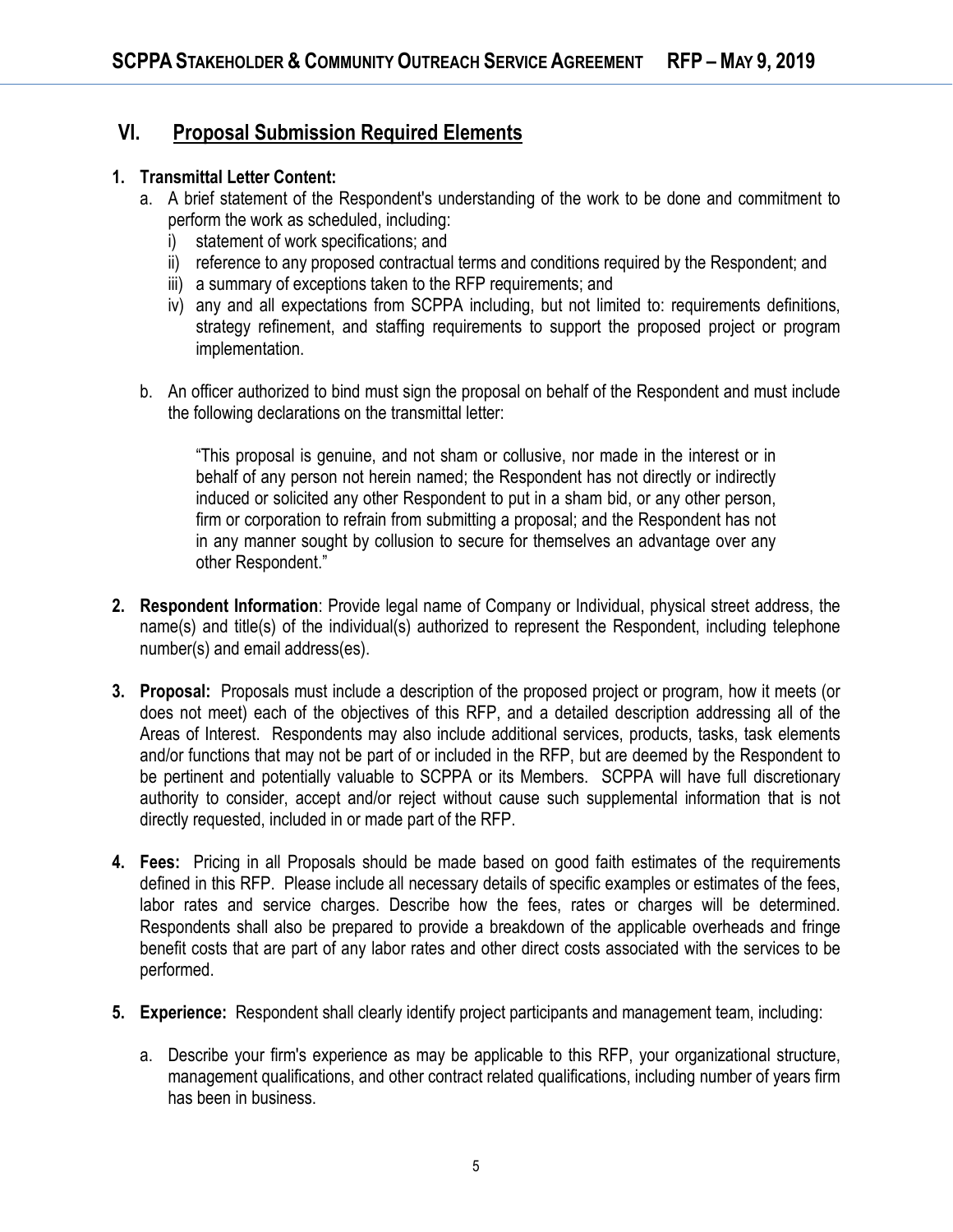- b. Specify key employees and describe their qualifications, experience and duties related to this RFP, including the office location(s) where work will be performed, in addition to the physical street address referenced above.
- c. Provide a commitment statement for the retention and use of key employees as proposed, their availability to initiate and sustain the proposal, as well as planned supplemental employees if key personnel are not available to assure project delivery.
- d. State whether Respondent will use subcontractors to perform services pursuant to the contract. Should the use of subcontractors be offered, the Respondent shall provide the same assurances of competence for the subcontractor, plus the demonstrated ability to manage and supervise the subcontracted work. Subcontractors shall not be allowed to further subcontract with others for work. The provisions of any contract resulting from this RFP shall apply to all subcontractors in the same manner as to the Respondent.
- e. Respondent shall indicate any and all pending litigation that could affect the viability of Respondent's proposal, continuance of existing contracts, operation or financial stability.

#### **6. References:**

- a. Describe whether the Respondent has, within the last five (5) years, rendered any service to SCPPA or to any of SCPPA's Members, either as a contractor or subcontractor, either under the current Respondent's name or any other name or organization. If so, please provide details (status as prime or subcontractor, brief description of the contract, contract start and end date, the contract administrator name, and total actual contract expenditures).
- b. If the Respondent has not rendered any service within the last five (5) years to SCPPA or to any of SCPPA's Members, then please provide references over that period with the details described above including the counterparty for which services were provided.
- c. Identify existing related or relevant projects or programs which Respondent developed and/or operates that would demonstrate Respondent's capabilities in this area.
- d. Describe relevant program development and implementation experience, approach, and provide a list of references for similar projects completed.

### **VII. Proposal Submission Delivery Requirements**

An initial Respondents' conference for interested parties and potential Respondents to ask questions related to this RFP will be held on May 21, 2019 at 10:00 A.M. PST at 1160 Nicole Court Glendora, California 91740. Call-in information requests and Clarification questions may be addressed to [BoulderCanyonRFP@scppa.org.](mailto:BoulderCanyonRFP@scppa.org)

Interested parties and pontential Respondents who do not attend or call in to the initial Respondents' conference are deemed non rensponsive and **shall** be disqualified from participating in the RFP process.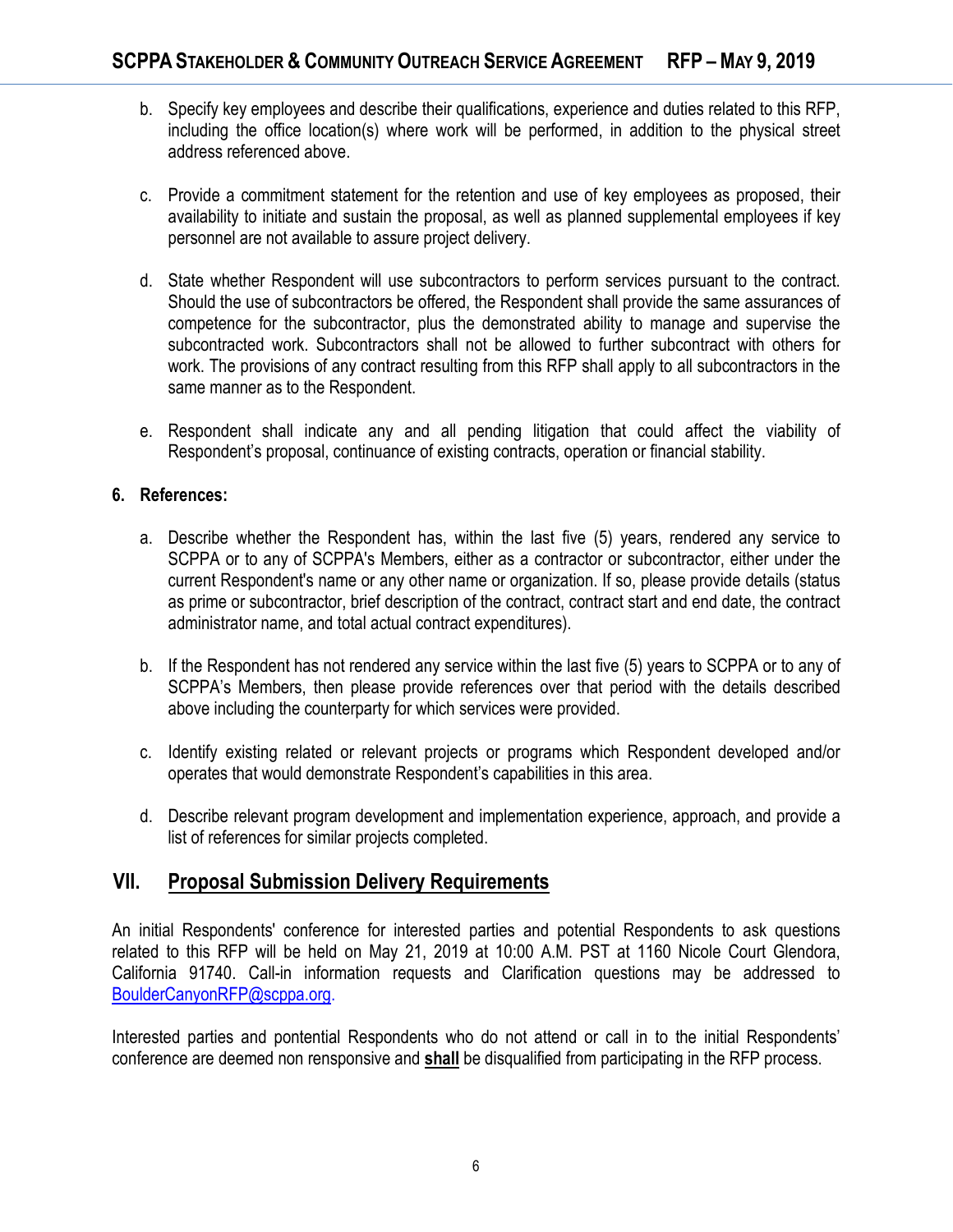Eight (8) hard copies of your response, including a transmittal letter of authentic offer with wet-ink authority signature, and any supporting documentation should be delivered no later than 3:00 pm PST on June 6, 2019 to:

> Southern California Public Power Authority Stakeholder and Community Outreach Service Agreement Attention: Randy Krager 1160 Nicole Court Glendora, California 91740

One (1) electronic copy of your proposal should also be delivered to the address above, preferably on a CD or USB flash drive, or alternatively e-mailed to [BoulderCanyonRFP@scppa.org](mailto:BoulderCanyonRFP@scppa.org) no later than the time and date referenced above.

No contact should be made with the Board of Directors, committees or working group representatives, or SCPPA Members concerning this RFP.

All information received by SCPPA in response to this RFP is subject to the California Public Records Act and may be subject to the California Brown Act and all submissions may be subject to review in the event of an audit.

### **VIII. Terms and Conditions**

- 1. SCPPA reserves the right to cancel this RFP at any time, reject any and all proposals and to waive irregularities.
- 2. SCPPA shall determine at its sole discretion the value of any and/or all proposals including price and non-price attributes.
- 3. Proposals may be sub-divided or combined with other proposals, at SCPPA's sole discretion.
- 4. SCPPA shall perform an initial screening evaluation to identify and eliminate any proposals that are, for example, not responsive to the RFP, do not meet the minimum requirements set forth in the RFP, are not economically competitive with other proposals, or are submitted by Respondents that lack appropriate creditworthiness, sufficient financial resources, or qualifications to provide dependable and reliable services for this RFP.
- 5. SCPPA reserves the right to submit follow up questions or inquiries to request clarification of information submitted and to request additional information from any one or more of the Respondents.
- 6. SCPPA reserves the right, without qualification and in its sole discretion, to accept or reject any or all proposals for any reason without explanation to the Respondent, or to make any award to that Respondent, who, in the opinion of SCPPA, will provide the most value to SCPPA and its Members.
- 7. SCPPA may decline to enter into any potential engagement agreement or contract with any Respondent, terminate negotiations with any Respondent, or to abandon the request for proposal process in its entirety.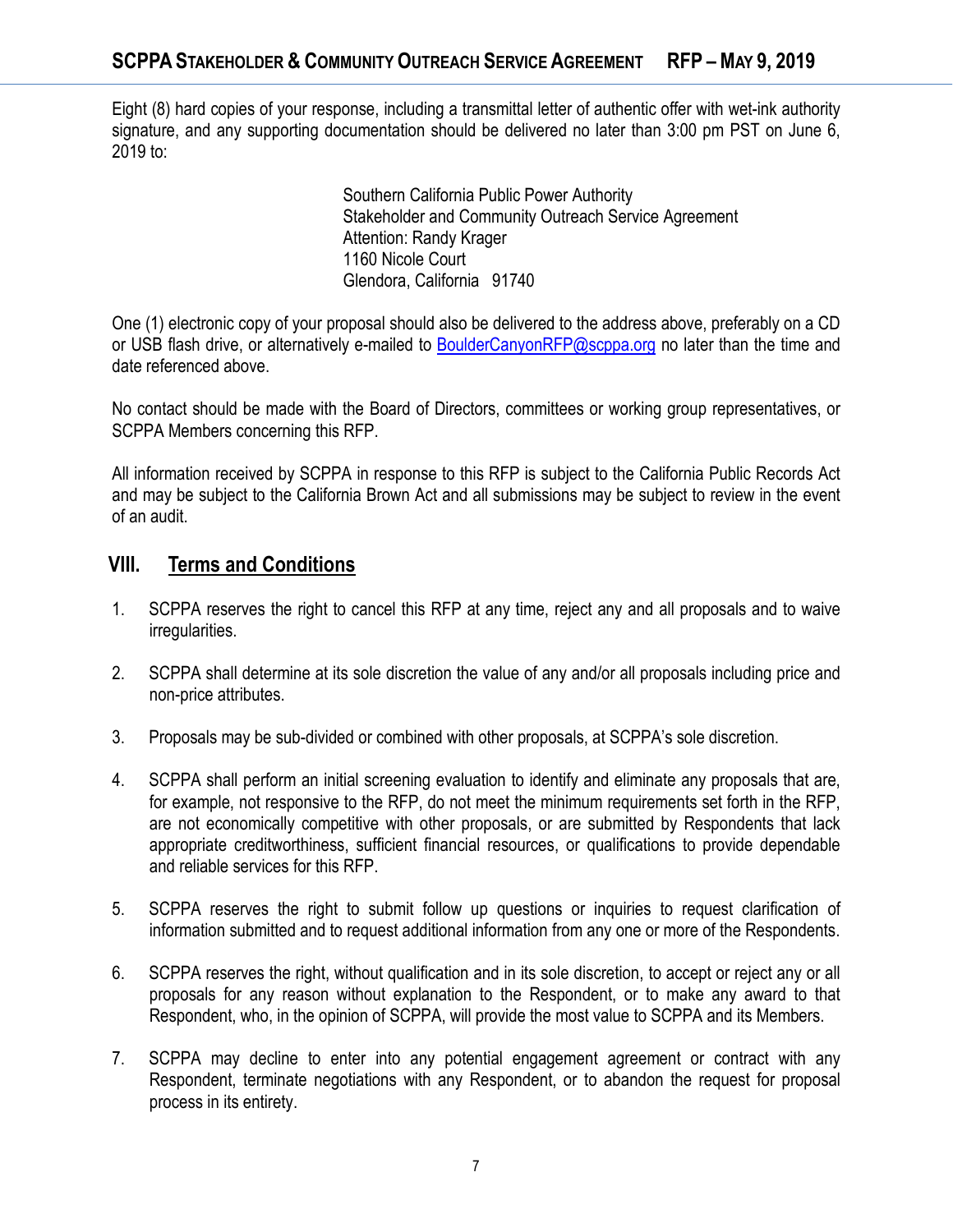- 8. SCPPA reserves the right to make an award, at its sole discretion, irrespective of price or technical ability, if SCPPA determines that to do so would result in the greatest value to SCPPA and its Members.
- 9. Those Respondents who submit proposals agree to do so without legal recourse against SCPPA, its Members, their directors, officers, employees and agents for rejection of their proposal(s) or for failure to execute or act on their proposal for any reason.
- 10. SCPPA shall not be liable to any Respondent or party in law or equity for any reason whatsoever for any acts or omissions arising out of or in connection with this RFP.
- 11. SCPPA shall not be liable for any costs incurred by any Respondents in preparing any information for submission in connection with this RFP process or any and all costs resulting from responding to this RFP. Any and all such costs whatsoever shall remain the sole responsibility of the Respondent.
- 12. SCPPA may require certain performance assurances from Respondents prior to entering into negotiations for work that may result from this RFP. Such assurances may potentially include a requirement that Respondents provide some form of performance security.
- 13. Prior to contract award, the successful Respondent shall supply a detailed breakdown of the applicable overheads and fringe benefit costs that are part of the labor rates and other direct costs associated with the services to be performed.
- 14. SCPPA Members, either collectively or individually may contact Respondents to discuss or enter into negotiations regarding a proposal. SCPPA is not responsible or liable for individual Members interactions with the Respondent which are not entirely conducted through SCPPA or at SCPPA's option or election to engage the Respondent as defined within the RFP.
- 15. Submission of a Proposal constitutes acknowledgement that the Respondent has read and agrees to be bound by the terms and specifications of this RFP and any addenda subsequently issued by SCPPA.
- 16. Information in this RFP is accurate to the best of SCPPA's and its Members' knowledge but is not guaranteed to be correct. Respondents are expected to complete all of their due diligence activities prior to entering into any final contract negotiations with SCPPA.
- 17. SCPPA reserves the right to reject any Proposal for any reason without cause. SCPPA reserves the right to enter into relationships with more than one Respondent, can choose not to proceed with any Respondent with respect to one or more categories of services, and can choose to suspend this RFP or to issue a new RFP that would supersede and replace this RFP.

### **IX. Additional Requirements for Proposal**

**1. Consideration of Responses:** Submitted proposals should be prepared simply and economically, without the inclusion of unnecessary promotional materials. Proposals should be submitted on recycled paper that has a minimum of thirty percent (30%) post-consumer recycled content and duplex copied (double-sided pages) where possible.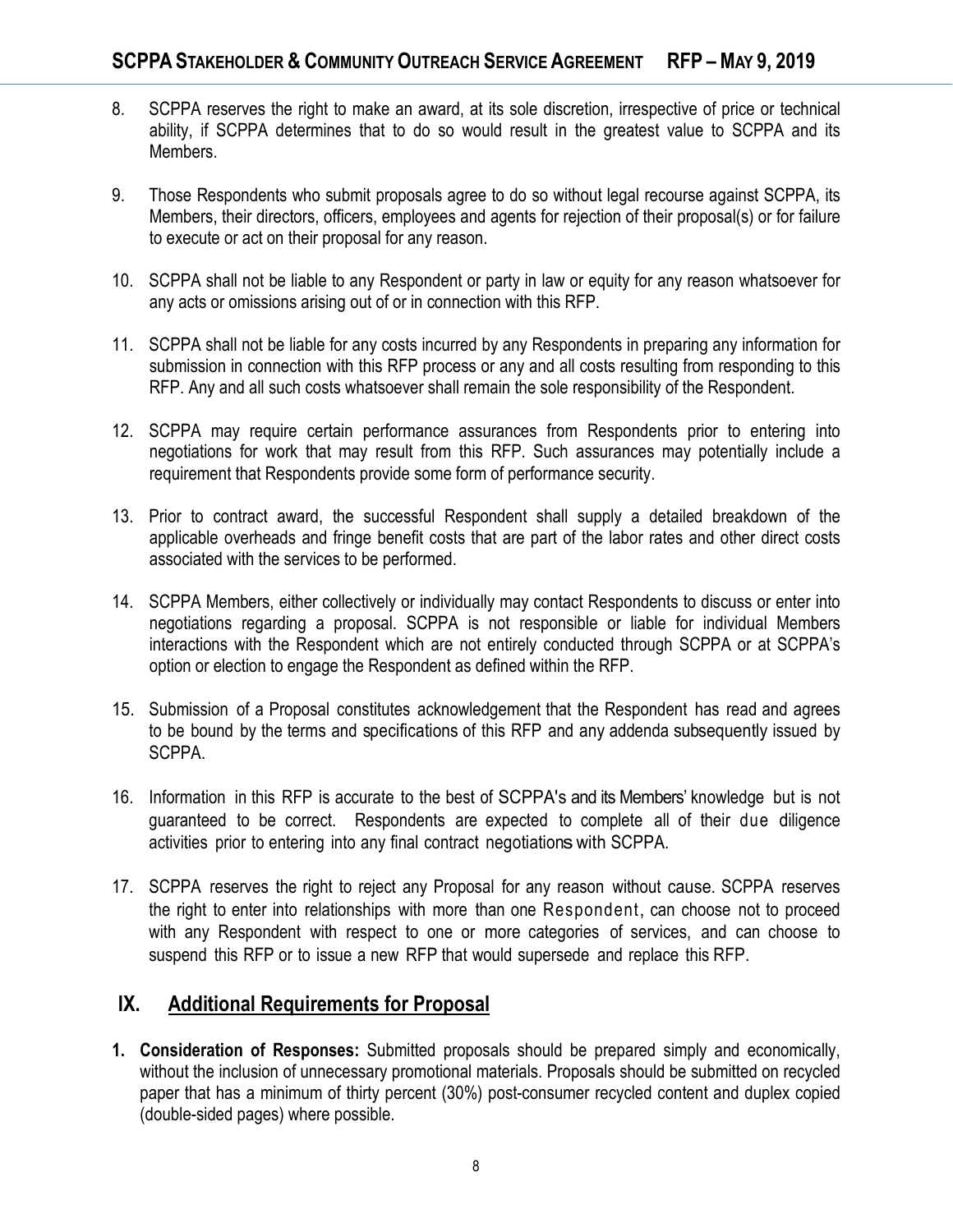- **2. Insurance, Licensing, or other Certification:** If selected, the Respondent will be required to maintain sufficient insurance, licenses, or other required certifications for the type of work being performed. SCPPA or its Members may require specific insurance coverage to be established and maintained during the course of work and as a condition of award or continuation of contract.
- **3. Non-Discrimination/Equal Employment Practices/Affirmative Action Plan:** If selected, the Respondent and each of its known subcontractors may be required to complete and file an acceptable Affirmative Action Plan. The Affirmative Action Plan may be set forth in the form required as a business practice by the Department of Water and Power of the City of Los Angeles which is SCPPA's largest Member.
- **4. Living Wage Ordinance:** If selected, the Respondent may be required to comply with the applicable provisions of the City of Los Angles Living Wage Ordinance and the City of Los Angeles Service Contract Workers Retention Ordinance. The Living Wage Ordinance provisions are found in Section 10.36 of the Los Angeles City Administrative Code; and the Service Contract Workers Retention Ordinance are found in Section 10.37 of the Los Angeles Administrative Code (SCWRO/LW0).
- **5. Prevailing Wage Rates:** If selected, the Respondent will be required to conform to prevailing wage rates applicable to the location(s) where any work is being performed. Workers shall be paid not less than prevailing wages pursuant to determinations of the Director of Industrial Relations as applicable in accordance with the California Labor Code. To access the most current information on effective determination rates, Respondent shall contact:

Department of Industrial Relations Division of Labor Statistics and Research PO Box 420603, San Francisco, CA 94142-0603 Division Office Telephone: (415) 703-4780 Prevailing Wage Unit Telephone: (415) 703-4774 Web[: http://www.dir.ca.gov/dlsr/DPreWageDetermination.htm](http://www.dir.ca.gov/dlsr/DPreWageDetermination.htm)

- **6. Child Support Policy:** If selected, Respondent may be required to comply with the City of Los Angeles Ordinance No. 172401, which requires all contractors and subcontractors performing work to comply with all reporting requirements and wage earning assignments and wage earning assignments relative to court ordered child support.
- **7. Supplier Diversity:** Respondents shall take reasonable steps to ensure that all available business enterprises, including Small Business Enterprises (SBEs), Disadvantaged Business Enterprises (DBEs), Women-Owned Business Enterprises (WBEs), Minority-Owned Business Enterprises (MBEs), Disabled Veteran Business Enterprises (DVBEs), and other Business Enterprises (OBEs), have an equal opportunity to compete for and participate in the work being requested by this RFP. Efforts to obtain participation of these business enterprises may reasonably be expected to produce a twentyfive percent (25%) participation goal for SBEs. For the purpose of this RFP, SCPPA's Supplier Diversity program is modeled after that of the Los Angeles Department of Water and Power. Further information concerning the Supplier Diversity Program may be obtained from the Supply Chain Services Division of the Los Angeles Department of Water and Power.